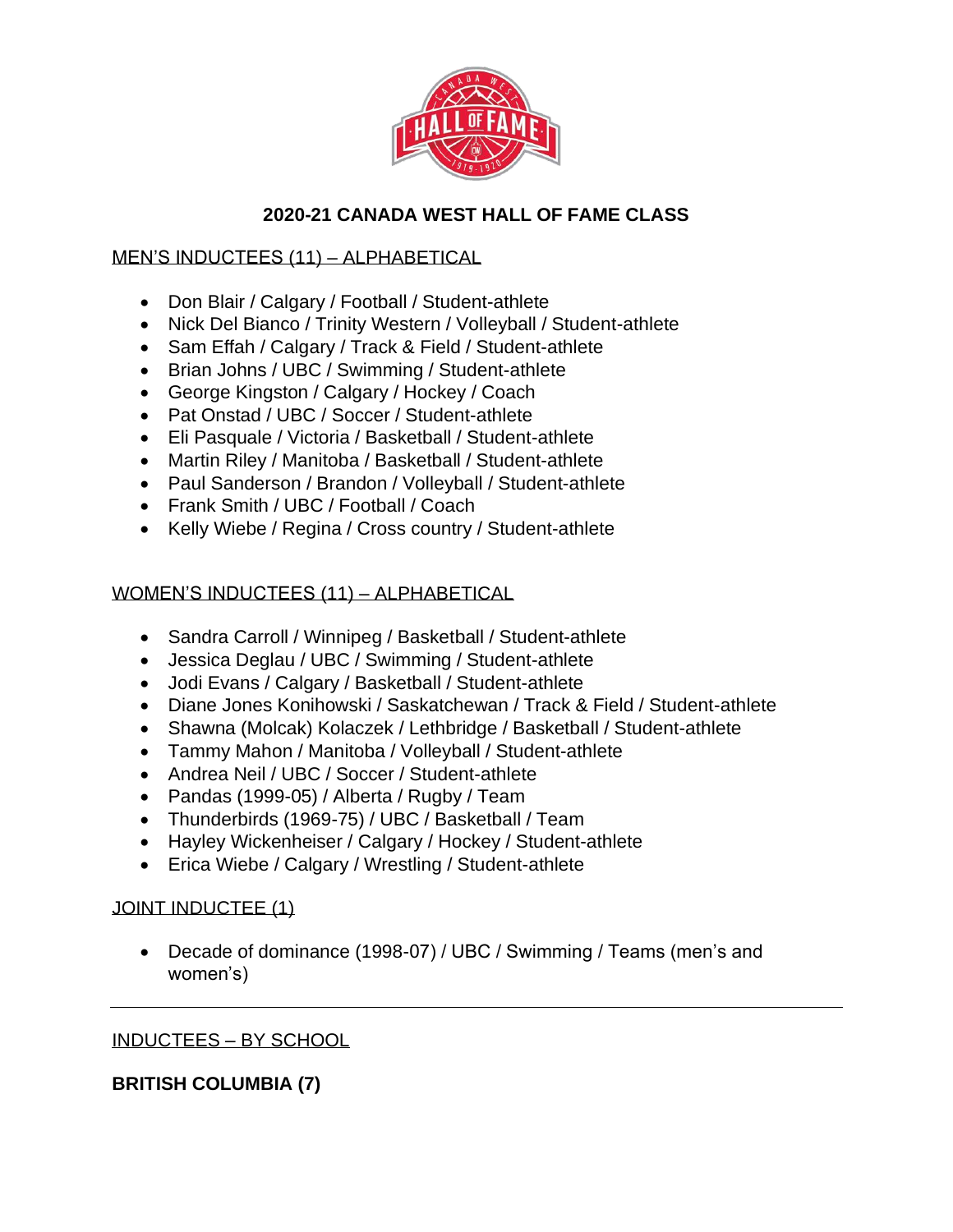- Decade of dominance (1998-07) / UBC / Swimming / Teams (men's and women's)
- Jessica Deglau / UBC / Swimming / Student-athlete
- Brian Johns / UBC / Swimming / Student-athlete
- Andrea Neil / UBC / Soccer / Student-athlete
- Pat Onstad / UBC / Soccer / Student-athlete
- Frank Smith / UBC / Football / Coach
- Thunderbirds (1969-75) / UBC / Basketball / Team

# **CALGARY (6)**

- Don Blair / Calgary / Football / Student-athlete
- Sam Effah / Calgary / Track & Field / Student-athlete
- Jodi Evans / Calgary / Basketball / Student-athlete
- George Kingston / Calgary / Hockey / Coach
- Hayley Wickenheiser / Calgary / Hockey / Student-athlete
- Erica Wiebe / Calgary / Wrestling / Student-athlete

#### **MANITOBA (2)**

- Tammy Mahon / Manitoba / Volleyball / Student-athlete
- Martin Riley / Manitoba / Basketball / Student-athlete

#### **ALBERTA (1)**

• Pandas (1999-05) / Alberta / Rugby / Team

## **BRANDON (1)**

• Paul Sanderson / Brandon / Volleyball / Student-athlete

## **LETHBRIDGE (1)**

• Shawna (Molcak) Kolaczek / Lethbridge / Basketball / Student-athlete

## **REGINA (1)**

• Kelly Wiebe / Regina / Cross country / Student-athlete

## **SASKATCHEWAN (1)**

• Diane Jones Konihowski / Saskatchewan / Track & Field / Student-athlete

#### **TRINITY WESTERN (1)**

• Nick Del Bianco / Trinity Western / Volleyball / Student-athlete

## **VICTORIA (1)**

• Eli Pasquale / Victoria / Basketball / Student-athlete

#### **WINNIPEG (1)**

• Sandra Carroll / Winnipeg / Basketball / Student-athlete